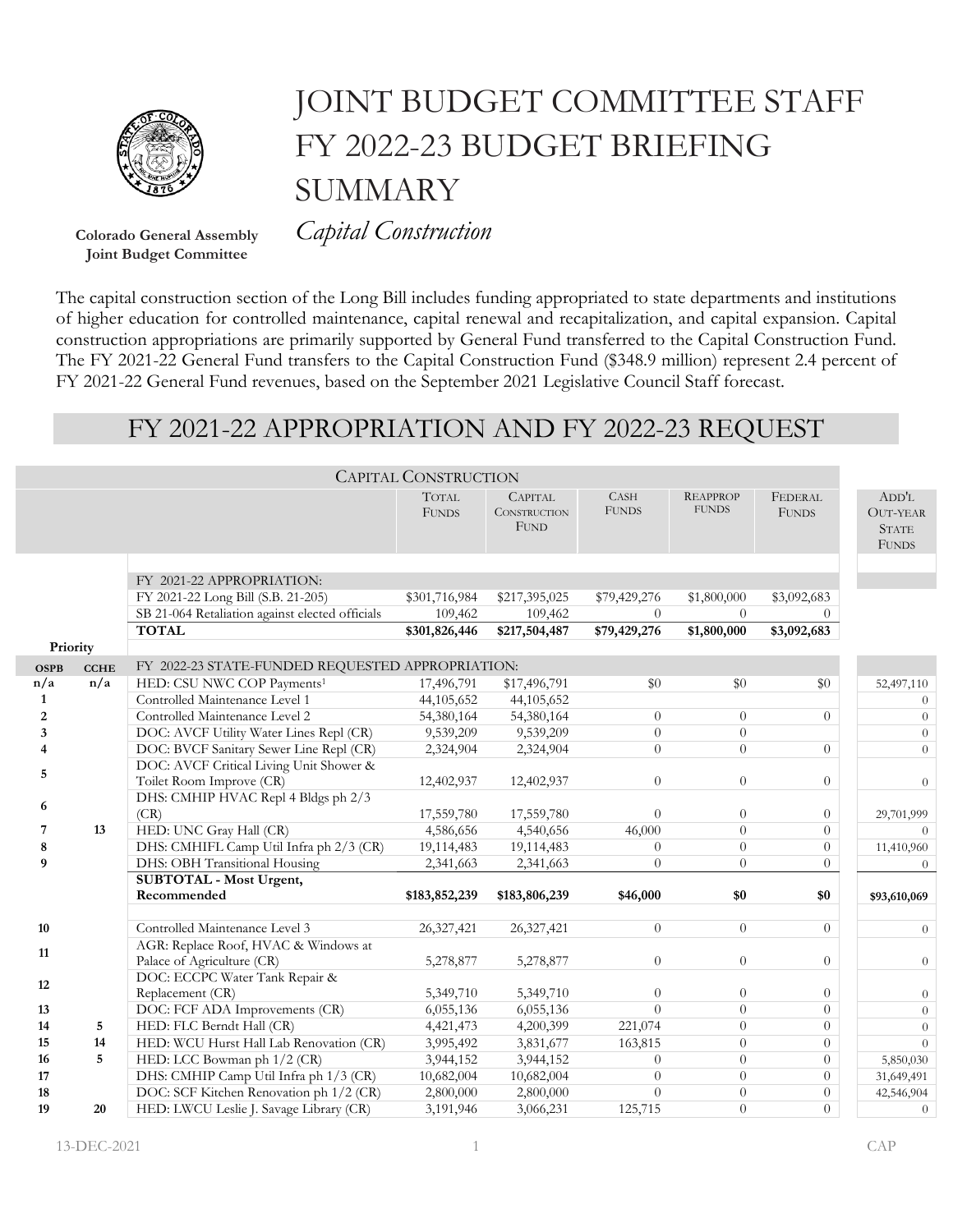|                                                                                                                                      |                         |                                                                                                                                                                                                                                              | <b>CAPITAL CONSTRUCTION</b>  |                                                      |                             |                                 |                         |                                                          |  |
|--------------------------------------------------------------------------------------------------------------------------------------|-------------------------|----------------------------------------------------------------------------------------------------------------------------------------------------------------------------------------------------------------------------------------------|------------------------------|------------------------------------------------------|-----------------------------|---------------------------------|-------------------------|----------------------------------------------------------|--|
|                                                                                                                                      |                         |                                                                                                                                                                                                                                              | <b>TOTAL</b><br><b>FUNDS</b> | <b>CAPITAL</b><br><b>CONSTRUCTION</b><br><b>FUND</b> | <b>CASH</b><br><b>FUNDS</b> | <b>REAPPROP</b><br><b>FUNDS</b> | FEDERAL<br><b>FUNDS</b> | ADD'L<br><b>OUT-YEAR</b><br><b>STATE</b><br><b>FUNDS</b> |  |
| 20                                                                                                                                   |                         | EDU: State Board Room Renovation                                                                                                                                                                                                             | 1,774,654                    | 1,774,654                                            | $\theta$                    | $\theta$                        | $\theta$                | $\theta$                                                 |  |
| 21                                                                                                                                   |                         | DHS: Continuation of Suicide Risk Mitigation                                                                                                                                                                                                 | 5,123,993                    | 5,123,993                                            | $\theta$                    | $\overline{0}$                  | $\overline{0}$          | $\overline{0}$                                           |  |
| 22                                                                                                                                   |                         | DHS: Visitation Centers at Three DYS<br>Campuses                                                                                                                                                                                             | 3,239,873                    | 3,239,873                                            | $\theta$                    | $\overline{0}$                  | $\overline{0}$          | $\theta$                                                 |  |
| 23                                                                                                                                   |                         | DHS: DYS Transitional Housing                                                                                                                                                                                                                | 997,879                      | 997,879                                              | $\Omega$                    | $\overline{0}$                  | $\overline{0}$          | $\theta$                                                 |  |
| 24                                                                                                                                   |                         | AGR: Insectary Greenhouse Repair &<br>Replacement                                                                                                                                                                                            | 625,629                      | 625,629                                              | $\theta$                    | $\overline{0}$                  | $\overline{0}$          | $\overline{0}$                                           |  |
| 25                                                                                                                                   | 23                      | HED: ASU Facilities Services Center<br>Replacement                                                                                                                                                                                           | 18,948,014                   | 18,758,534                                           | 189,480                     | $\overline{0}$                  | $\overline{0}$          | $\boldsymbol{0}$                                         |  |
| 26                                                                                                                                   | $\overline{\mathbf{4}}$ | HED: TSJC Freudenthal Library Renov<br>ph 2/2                                                                                                                                                                                                | 1,165,125                    | 1,165,125                                            | $\theta$                    | $\overline{0}$                  | $\overline{0}$          | $\overline{0}$                                           |  |
| 27                                                                                                                                   | $\mathbf{3}$            | HED: CCD Boulder Creek Health Education<br>Center of Excellence ph 3/3                                                                                                                                                                       |                              |                                                      |                             | $\theta$                        | $\theta$                | $\theta$                                                 |  |
|                                                                                                                                      |                         | <b>SUBTOTAL - Important, Recommended</b>                                                                                                                                                                                                     | 22,938,121<br>\$126,859,499  | 21,080,133<br>\$124,301,427                          | 1,857,988<br>\$2,558,072    | \$0                             | \$0                     | \$80,046,425                                             |  |
|                                                                                                                                      |                         | <sup>1</sup> The appropriation for this item originates as General Fund transferred to the National Western Center Trust Fund pursuant to section 23-31-<br>902 (3), C.R.S., and is included in the Long Bill as a cash funds appropriation. |                              |                                                      |                             |                                 |                         |                                                          |  |
| Priority                                                                                                                             |                         |                                                                                                                                                                                                                                              |                              |                                                      |                             |                                 |                         |                                                          |  |
| <b>OSPB</b><br>1                                                                                                                     | <b>CCHE</b>             | FY 2022-23 CASH-FUNDED REQUESTED APPROPRIATION:<br>Depreciation Fund Capital Improvements                                                                                                                                                    | 1,037,372                    | $\overline{0}$                                       | 1,037,372                   | $\overline{0}$                  | $\theta$                | $\overline{0}$                                           |  |
| 2                                                                                                                                    |                         | HistCO: Georgetown Loop Preservation<br>Projects (CR)                                                                                                                                                                                        | 385,000                      | $\theta$                                             | 385,000                     | $\overline{0}$                  | $\overline{0}$          | $\overline{0}$                                           |  |
| 3                                                                                                                                    |                         | DNR: Infrastructure & Real Property<br>Maintenance                                                                                                                                                                                           | 46,502,450                   | $\theta$                                             | 46,502,450                  | $\overline{0}$                  | $\theta$                | $\overline{0}$                                           |  |
| 4                                                                                                                                    |                         | DNR: Property Acquisitions &<br>Improvements                                                                                                                                                                                                 | 11,000,000                   |                                                      | 11,000,000                  |                                 |                         |                                                          |  |
|                                                                                                                                      |                         | SUBTOTAL - Cash Funded,<br>Recommended                                                                                                                                                                                                       | \$58,924,822                 | \$0                                                  | \$58,924,822                | \$0                             | \$0                     | \$0                                                      |  |
|                                                                                                                                      |                         | TOTAL -FY 2022-23 Governor's Request                                                                                                                                                                                                         | \$369,636,560                | \$308,107,666                                        | \$61,528,894                | \$0                             | \$0                     | \$173,656,494                                            |  |
|                                                                                                                                      |                         | <b>INCREASE/(DECREASE)</b>                                                                                                                                                                                                                   | \$67,810,114                 | \$90,603,179                                         | $(\$17,900,382)$            | (\$1,800,000)                   | $(\$3,092,683)$         |                                                          |  |
| FY 2022-23 JBC staff technical adjustments to Governor's Request (add to FY 2022-23 total)<br>HED: CSU National Western Center Lease |                         |                                                                                                                                                                                                                                              |                              |                                                      |                             |                                 |                         |                                                          |  |
|                                                                                                                                      |                         | Purchase Payments <sup>1</sup>                                                                                                                                                                                                               | $\overline{0}$               | (17, 496, 791)                                       | 17,496,791                  | $\theta$                        | $\overline{0}$          |                                                          |  |
|                                                                                                                                      |                         | <b>SUBTOTAL - Technical Adjustments</b>                                                                                                                                                                                                      | \$0                          | (\$17,496,791)                                       | \$17,496,791                | \$0                             | \$0                     |                                                          |  |
|                                                                                                                                      |                         |                                                                                                                                                                                                                                              |                              |                                                      |                             |                                 |                         |                                                          |  |
|                                                                                                                                      |                         | TOTAL - FY 2022-23 Adjusted                                                                                                                                                                                                                  |                              |                                                      |                             |                                 |                         |                                                          |  |
|                                                                                                                                      |                         | Governor's Request                                                                                                                                                                                                                           | \$369,636,560                | \$290,610,875                                        | \$79,025,685                | \$0                             | \$0                     |                                                          |  |
|                                                                                                                                      |                         | <b>INCREASE/(DECREASE)</b>                                                                                                                                                                                                                   | \$67,810,114                 | \$73,106,388                                         | $(\$403,591)$               | $(\$1,800,000)$                 | $(\$3,092,683)$         |                                                          |  |
|                                                                                                                                      |                         | Percentage Change                                                                                                                                                                                                                            | $22.5\%$                     | 33.6%                                                | $(0.5\%)$                   | $(100.0\%)$                     | $(100.0\%)$             |                                                          |  |

## SUMMARY OF ISSUES PRESENTED TO THE JOINT BUDGET COMMITTEE

**ALTERING THE JBC AND CDC JOINT MEETING REQUIREMENT:** Statute requires that if the JBC wishes to alter the priority of capital projects established by the Capital Development Committee (CDC), the JBC must notify the CDC and allow for a joint meeting of the two committees. This is problematic in years in which the CDC prioritizes new building projects ahead of controlled maintenance, capital renewal, and previously funded, phased projects; the JBC has no choice but to fund further down the list than they might otherwise to reach those types of projects without triggering the joint meeting requirement. Staff recommends the JBC pursue legislation to amend Section 2-3-203

П